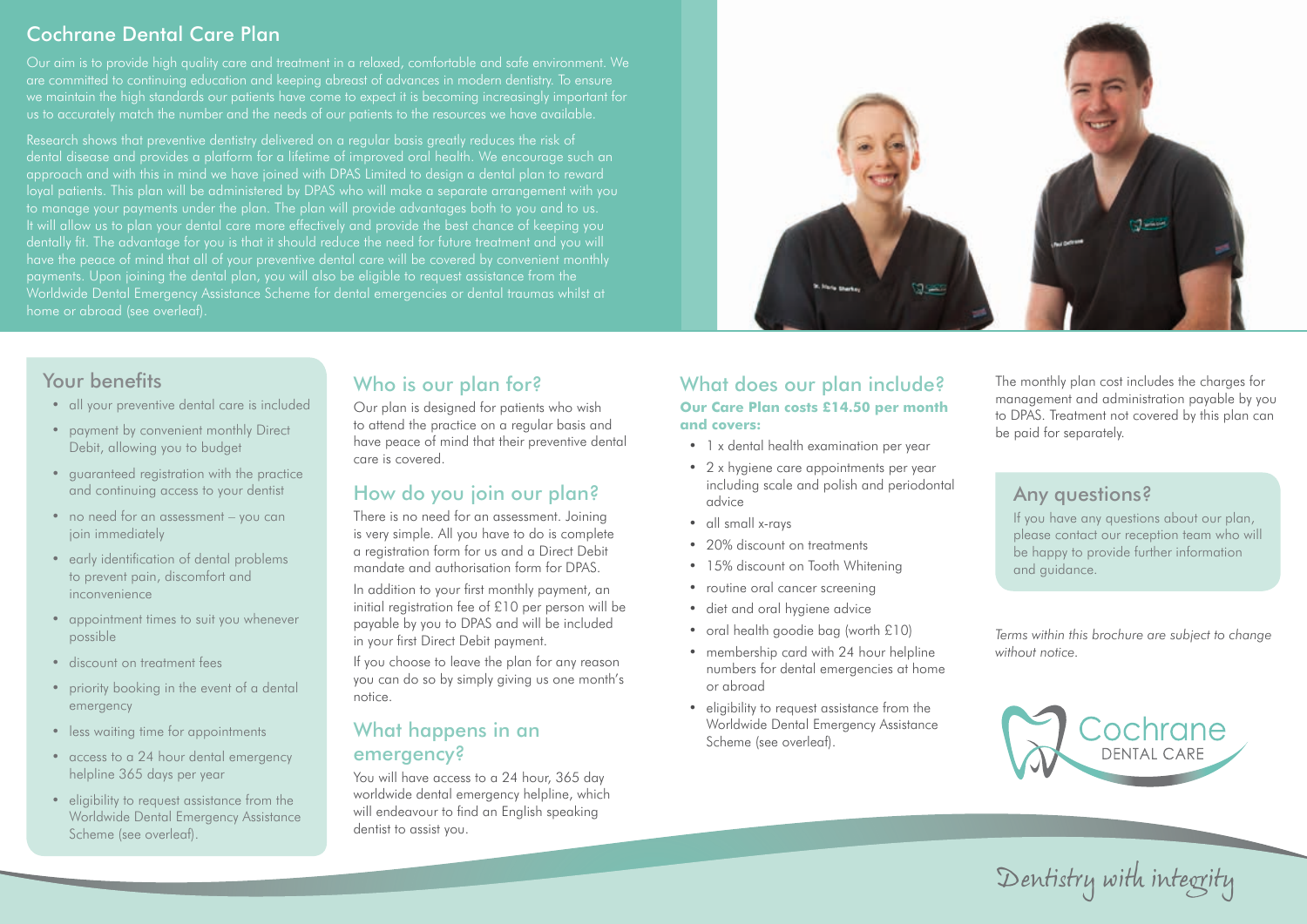# How does the Worldwide Dental Emergency Assistance Scheme work?

Whilst a member of the dental plan, should you suffer a dental trauma, a dental emergency or be diagnosed with oral cancer you will be eligible to make a request for assistance from the Worldwide Dental Emergency Assistance Scheme. The Scheme responds to such requests on a wholly discretionary basis. This means that, whilst the Scheme aims to provide benefits in most cases, the Scheme has no obligation to provide any benefit to administer the Scheme) first decides (in its sole and absolute discretion) that the Scheme should provide a benefit. There are some circumstances in which the Scheme is not designed to help (these situations being similar to exclusions under an insurance policy) and these Emergency Assistance Scheme Handbook. The Scheme Manager will look at each case individually to assess the request for a benefit. Certain restrictions and limitations may apply in the event that your request for assistance is Manager will decide to provide no benefit.

If your request for assistance is accepted by the Scheme from the Scheme in the following situations (up to the limits set by the Scheme and published from time to time):

- ✓ The cost of dental treatment by any dentist up to a maximum of £10,000 for any one incident of dental
- $J$  The cost of  $\cdot$ 
	- emergency call-outs
	- pain relief or emergency temporary treatment
- ✓ A specified amount for each complete 24-hour period of hospitalisation wholly or partly under the care of a consultant who specialises in dental or maxillofacial surgery
- ✓ A specified amount if you are diagnosed with oral cancer and this is the primary cancer site

You will also have 24 hour access to a worldwide dental emergency helpline.

Please refer to the Worldwide Dental Emergency Assistance Scheme Handbook for full details.

The Worldwide Dental Emergency Assistance Scheme is operated by Worldwide Assistance Ltd (Company No. 10907861), a company registered in England and Wales. Registered Office: Cambrian Works, Gobowen Rd, Oswestry, Shropshire SY11 1HS.

The Worldwide Dental Emergency Assistance Scheme is NOT an insurance product and is NOT regulated by the Financial Conduct Authority.

#### Principal Dentist **Paul Cochrane** BSc (Hons) BDS Hons LLM

Associate Dentist

**Marie Sharkey**  BDS MFDS

### **Contact**

Cochrane Dental Care 58 Railway Road Coleraine Co. Londonderry BT52 1PF

#### **(028) 7034 2526** cochranedentalcare@gmail.com

# Opening Hours

Monday - Wednesday 9am - 5pm Thursday 9am - 8pm Friday 9am - 1pm Closed for lunch 1-2pm

### **Emergencies**

**(028) 7034 2526 Away from home helpline:**  (UK) 0800 525631 (Abroad) +44 1747 820841



# Cochrane Dental CARE PLAN



*Dentistry with integrity*

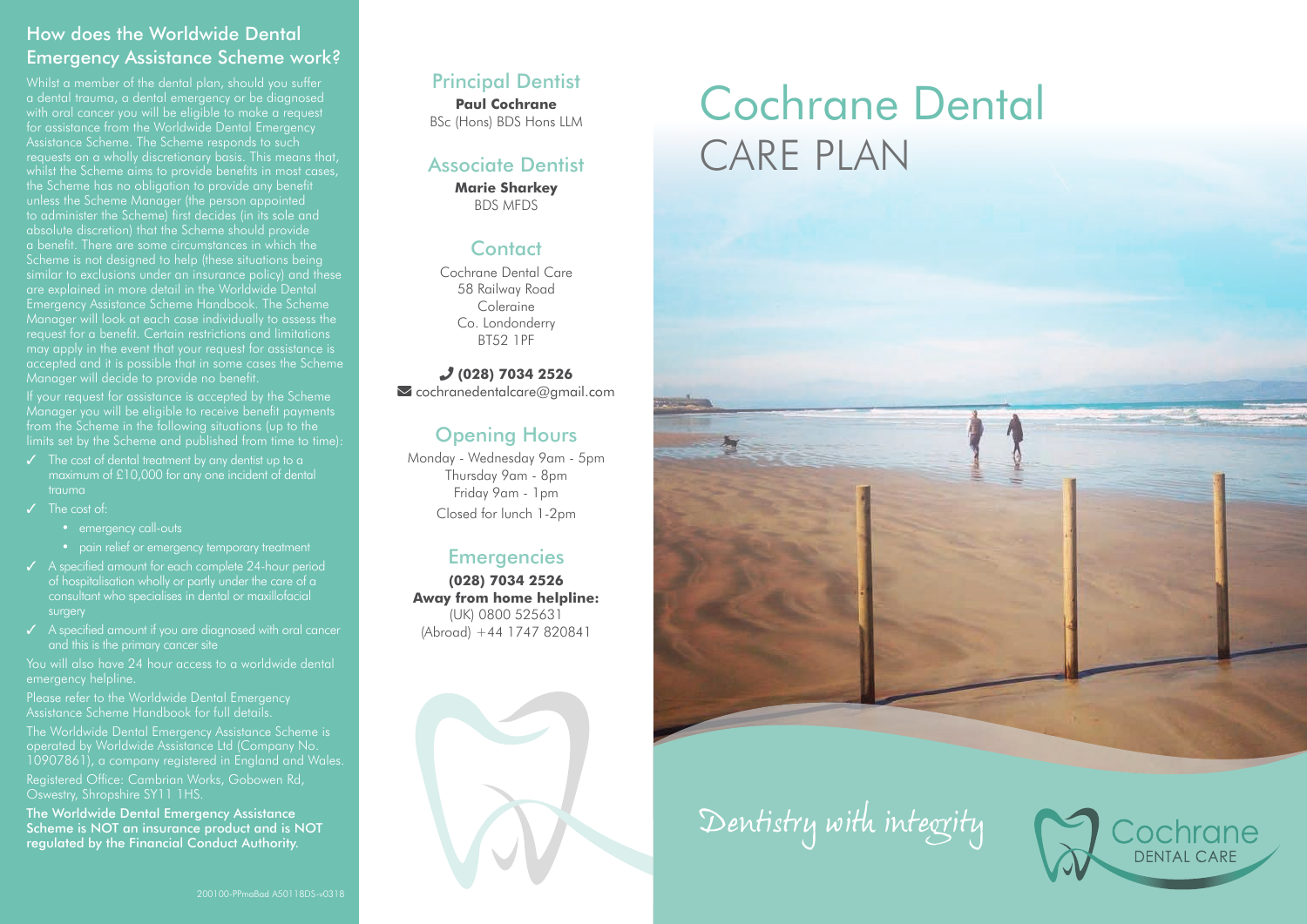# **Worldwide Dental Emergency Assistance Scheme SCHEME HANDBOOK**

**The Worldwide Dental Emergency Assistance Scheme has been set up to offer discretionary support and assistance to Dental Plan patients who request treatment following a Dental Trauma and/or dental emergency or diagnosis of Oral Cancer.**

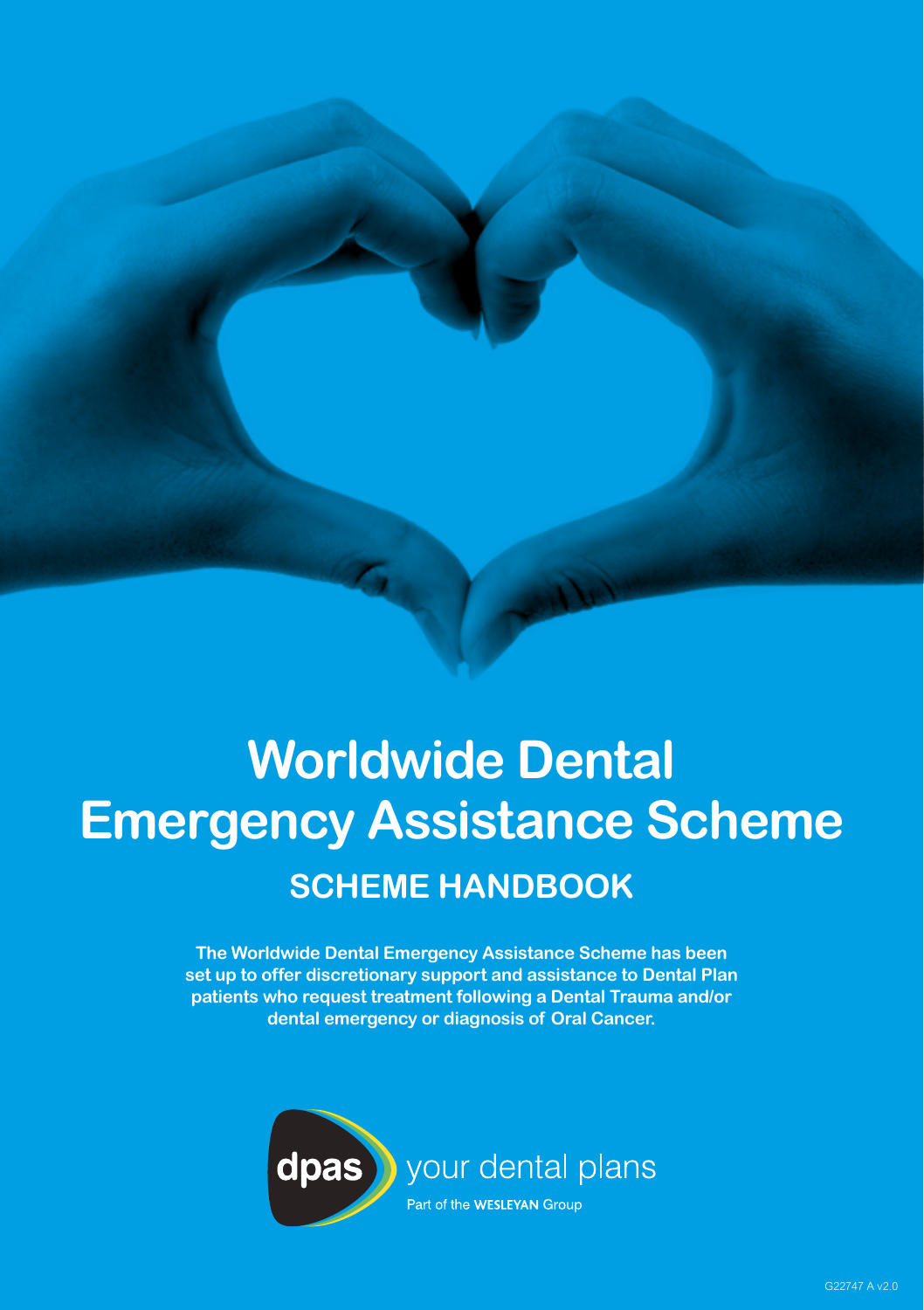

# **Contents**

| Worldwide Dental Emergency Assistance Scheme - Details 3     |  |
|--------------------------------------------------------------|--|
| Worldwide Dental Emergency Assistance Scheme - Benefits 4    |  |
|                                                              |  |
|                                                              |  |
|                                                              |  |
|                                                              |  |
|                                                              |  |
|                                                              |  |
| Worldwide Dental Emergency Assistance Scheme - Governance 18 |  |
|                                                              |  |
|                                                              |  |
|                                                              |  |

# **The Worldwide Dental Emergency Assistance Scheme - Details**

In this handbook you will find details about the Worldwide Dental Emergency Assistance Scheme ("the Scheme") and how it works, together with the Scheme Rules and other important information.

The Worldwide Dental Emergency Assistance Scheme is a discretionary scheme established to offer support and assistance to **Dental Plan** patients who request treatment following a **Dental Trauma** and/or dental emergency or diagnosis of Oral Cancer.

The Scheme is a wholly discretionary scheme, not an insured scheme. It is funded by **your Dental Plan Administrator** to pay **Benefits** at the sole and absolute discretion of the **Scheme Manager**. The Scheme Rules can be found on Page 6.

Due to the discretionary nature of the Scheme, we ask that you, if at all possible, contact us first, in the event you wish to request assistance.

# **What is a wholly discretionary scheme and how is discretion applied?**

 $\frac{2}{3}$ 

Dental Plan patients are eligible to request assistance from the Scheme in the event of a **Dental Trauma** and/or dental emergency or diagnosis of **Oral Cancer**. The Scheme responds to such requests on a wholly discretionary basis. This means that, whilst the Scheme aims to provide Benefits in most cases, the Scheme has no obligation to provide any Benefit unless the Scheme Manager first decides (in its sole and absolute discretion) that the Scheme should provide a **Benefit**.

The Scheme Manager will look at each case individually to assess the request for a Benefit. It is possible that in some cases the Scheme Manager will decide to provide no Benefit. In addition, there are some circumstances in which the Scheme is not designed to help and these are explained in more detail on Page 5 and in the respective sections of the Benefits Schedule.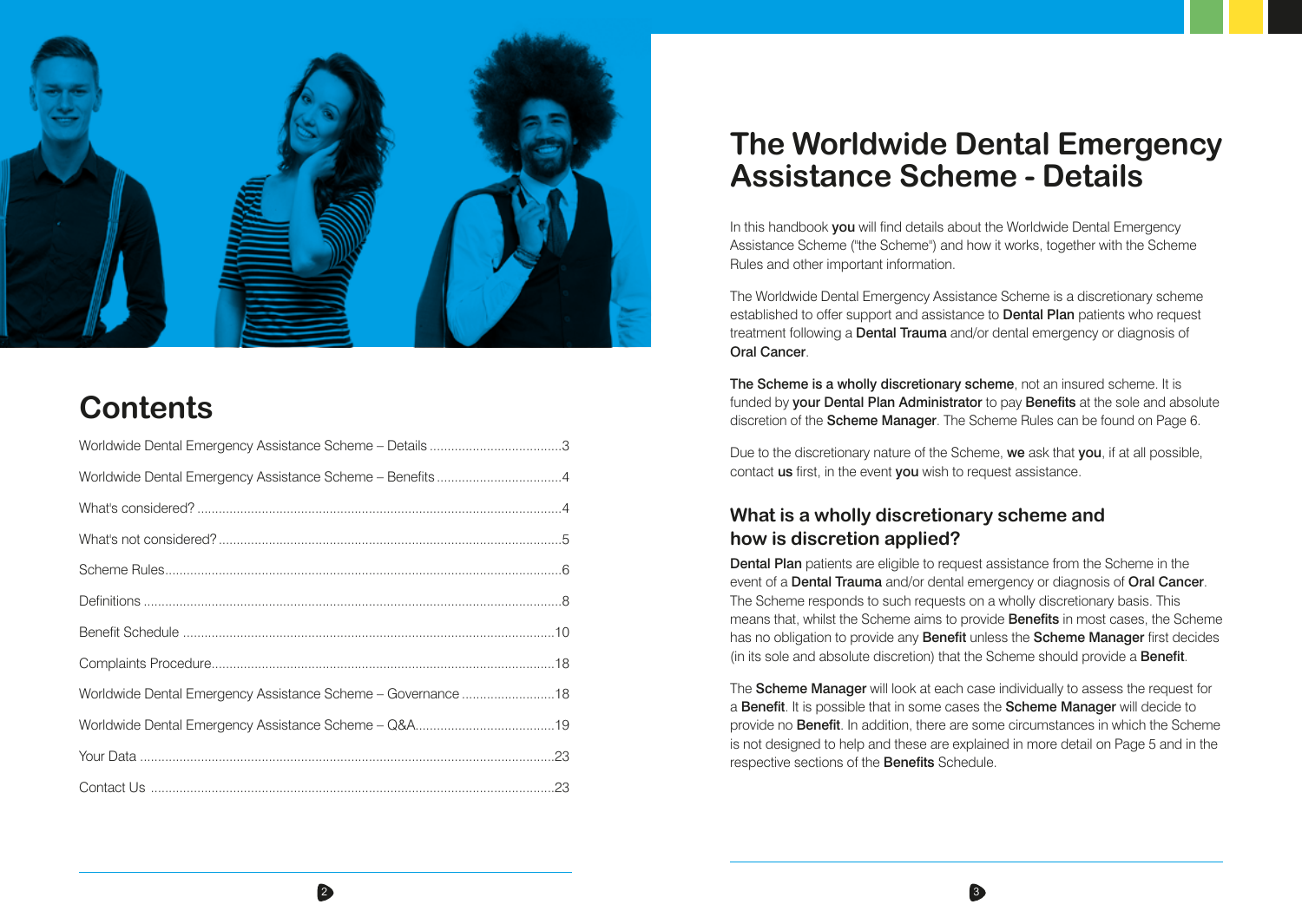# **The Worldwide Dental Emergency Assistance Scheme - Benefits**

### **What's considered?**

You will be eligible to receive Benefit payments from the Scheme in the following situations, up to the limits shown on the Scheme Benefits Schedule, providing the Scheme Manager (at its sole and absolute discretion) has accepted your request for assistance:

- The cost of dental treatment by any dentist up to a maximum of £10,000 for any one incident of Dental Trauma;
- The cost of:
	- Emergency callouts;
- Pain relief or Emergency Temporary Treatment;
- A specified amount for each complete 24-hour period of hospitalisation wholly or partly under the care of a consultant who specialises in dental or maxillofacial surgery;
- A specified amount if you are diagnosed with Oral Cancer and this is the primary cancer site.



### **What's not considered?**

Requests for assistance in the following circumstances are not eligible for consideration by the Scheme Manager and so no Benefit will be paid in respect of them:

- Participation in a criminal act;
- Abuse of alcohol or drugs or an incident while under the influence of alcohol or drugs (unless prescribed by a doctor for a condition other than drug or alcohol addiction);
- A self-inflicted injury;
- Routine dental treatment costs:
- In the case of **Dental Trauma** participation in rugby (other than rugby played as a school sport) or boxing, including training where **you** have not worn a suitable protective gum shield;
- In the case of dental emergency treatment received during normal working hours (8.00 am to 6.00 pm, Monday to Friday), provided by any of the following:
	- Your registered dentist
	- Another dentist at the same practice
	- A dental practice within a 15 mile radius of your registered practice.

#### NOTE:

 $\frac{4}{5}$ 

See the respective sections of the **Benefits** Schedule for specific excluded circumstances applicable to each section.

Answers to some frequently asked questions are also included on Page 20 to help **you** understand the **Benefits** that may, at the sole and absolute discretion of the Scheme Manager, be made available to you as a Dental Plan patient. Should you have any additional questions or queries, please see page 23 for details of how to contact us.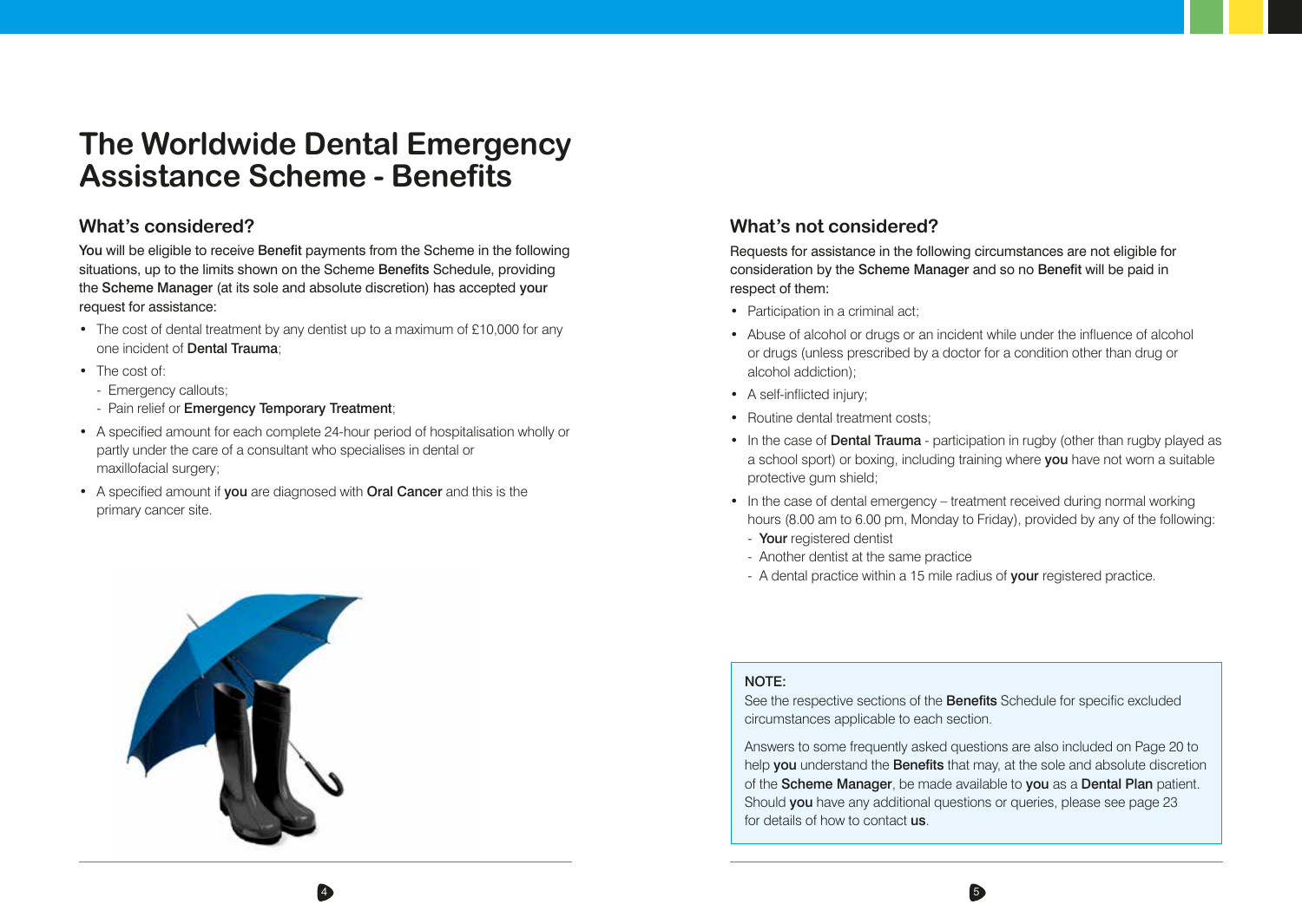# **Scheme Rules**

- 1. The Scheme is only available to patients who have an in-force Dental Plan administered by **Dental Plan Administrators** in the Wesleyan Group and who have suffered a **Dental Trauma** and/or dental emergency or been diagnosed with **Oral Cancer**.
- 2. A Dental Plan is in-force from the date you sign your Dental Plan registration form or, if later, the date the **Dental Plan** commences as stated in your registration form.
- 3. The Scheme offers **Benefits** on a wholly discretionary basis. This means that the Scheme has no obligation to provide any **Benefits** to a **Dental Plan** patient, unless the Scheme Manager first decides (in its sole and absolute discretion) that the Scheme should provide a **Benefit** to that patient. It is possible that, in some cases, the Scheme will provide no **Benefit**.
- 4. Membership of a **Dental Plan** does not create an entitlement to a **Benefit** from the Scheme, but rather gives rise to eligibility to request assistance from the Scheme.
- 5. If the Scheme Manager decides (in the exercise of its sole and absolute discretion) that the Scheme should provide a **Benefit** in response to a request for assistance, such **Benefit** will be payable from the Fund which is maintained by the Scheme for the purpose of paying those **Benefits**.
- 6. If the Scheme Manager decides (in the exercise of its sole and absolute discretion) that the Scheme should provide a **Benefit** in response to a request for assistance, the request will be assessed against the **Benefit** levels in force and the Scheme resources at the date of the occurrence of the **Dental Trauma** and/or dental emergency or diagnosis of Oral Cancer.

 $\sim$  6  $\,$ 

- 7. Payment of the **Benefit** is normally made direct to the dentist providing the treatment, but can be made to you, if you have directly incurred costs.
- 8. Failure to pay your monthly or annual Dental Plan fee, shall render your right to approach the Scheme to request assistance null and void.
- 9. The **Scheme Manager** reserves the right to recover the cost of meeting a request for assistance admitted by the Scheme from any third party.
- 10. The right is reserved to alter these rules and accompanying **Benefit** Schedules at any time. Any such alterations shall not affect the **Benefit** for an eligible, notified request for assistance in respect of which the Scheme Manager has decided (in the exercise of its sole and absolute discretion and prior to the date of the said alterations) that the Scheme should provide a Benefit. The latest version of these Scheme Rules, including Benefit levels is available at http://scheme.dpas.co.uk/patients.
- 11. In addition to the sole and absolute discretion of the Scheme Manager to decide that the Scheme should not provide a Benefit in response to a request for assistance, the right is reserved to not admit or pay any **Benefit** if you or anyone acting on your behalf gives us false information or makes a fraudulent request for assistance. If this happens, any monies already paid must be repaid to the Fund.

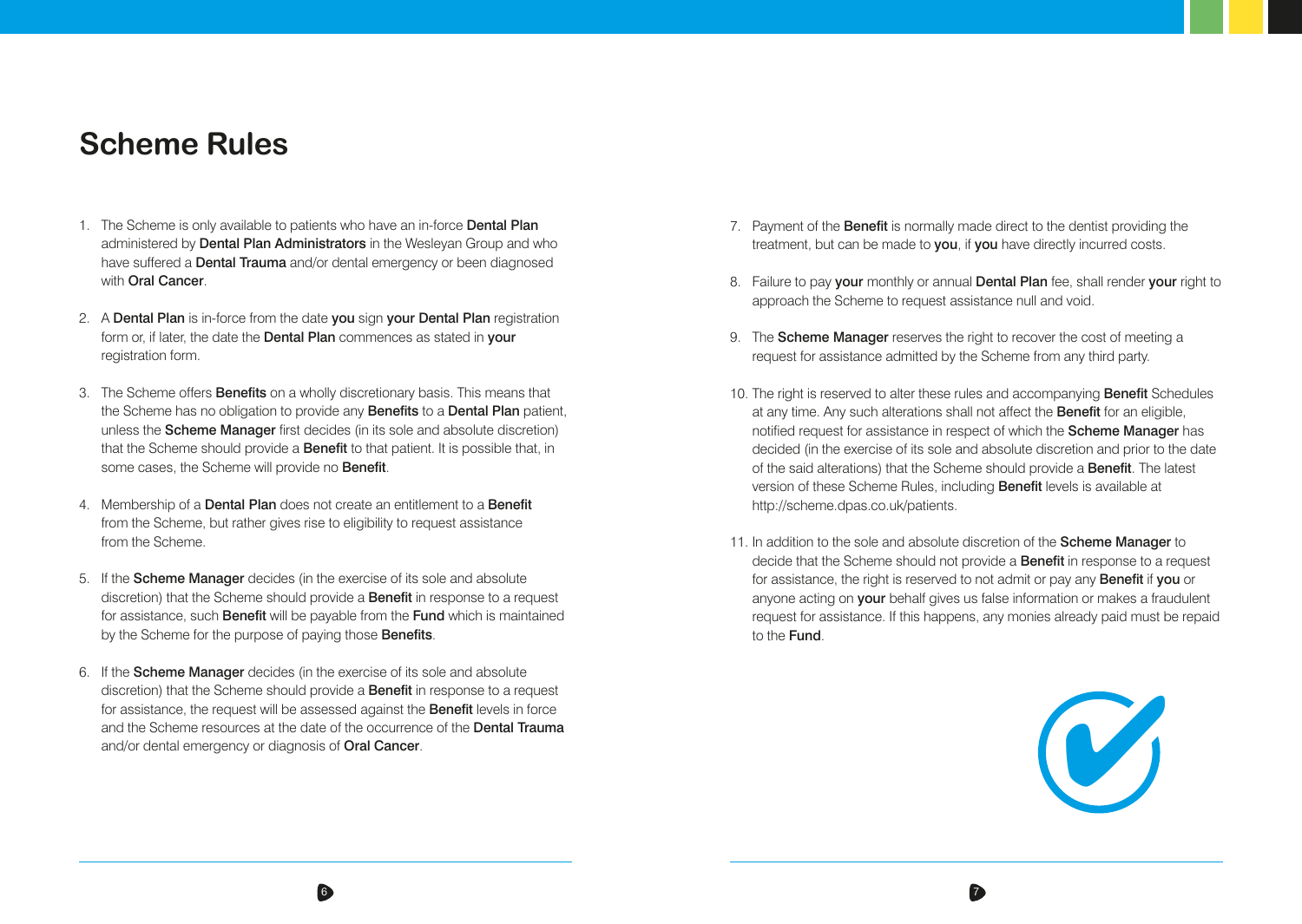# **Definitions**

| You, your                           | The Dental Plan patient, being the person eligible to<br>request assistance from the Scheme.                                                                                                                                                                                  |
|-------------------------------------|-------------------------------------------------------------------------------------------------------------------------------------------------------------------------------------------------------------------------------------------------------------------------------|
| We, us, our                         | The Worldwide Dental Emergency Assistance Scheme,<br>which is operated by Worldwide Assistance Limited [a<br>company registered in England and Wales with company<br>number 10907861 and registered office at Cambrian Works,<br>Gobowen Road, Oswestry, Shropshire SY11 1HS] |
| <b>Benefits</b>                     | Any sums paid to or on behalf of a <b>Dental Plan</b> patient by<br>the Worldwide Dental Emergency Assistance Scheme at the<br>sole and absolute discretion of the Scheme Manager.                                                                                            |
| Child                               | A person who is under 18 years of age at the time a <b>Dental</b><br>Trauma occurs.                                                                                                                                                                                           |
|                                     |                                                                                                                                                                                                                                                                               |
| <b>Dental Plan</b>                  | The <b>Dental Plan</b> offered by your dental practice and<br>administered by your Dental Plan Administrator.                                                                                                                                                                 |
| <b>Dental Plan</b><br>Administrator | The company in the Wesleyan Group which is named as the<br>administrator of your Dental Plan.                                                                                                                                                                                 |
| Dental Trauma                       | A sudden identifiable external blow to the mouth or teeth, or<br>other external trauma that happens by chance and which<br>could not have been expected, which causes a significant<br>dental injury that requires dental treatment.                                          |

| <b>Expert Medical</b><br>Specialist | A person other than you or a member of your immediate<br>family or an employee of yours who is qualified as a<br>consultant and specialises in Oral Cancer treatment, who is<br>practising in the United Kingdom, Channel Islands, Isle of Man,<br>United States of America, Canada or the European Union.                                                                                                             |
|-------------------------------------|------------------------------------------------------------------------------------------------------------------------------------------------------------------------------------------------------------------------------------------------------------------------------------------------------------------------------------------------------------------------------------------------------------------------|
| Fund                                | The fund maintained by us for the purpose of paying<br><b>Benefits</b> at the sole and absolute discretion of the<br>Scheme Manager.                                                                                                                                                                                                                                                                                   |
| <b>Immediate Family</b>             | <b>Your</b> spouse/partner (residing with you), a parent,<br>grandparent, sibling or any child in your care.                                                                                                                                                                                                                                                                                                           |
| Implant                             | An intra-osseous fixture (an <b>implant</b> inserted into the bone)<br>designed to integrate with the bone and replace the root of a<br>tooth including the abutment and prosthesis.                                                                                                                                                                                                                                   |
| <b>Oral Cancer</b>                  | Diagnosis of cancer of the lips, tongue, major salivary<br>glands, gums, mouth or pharynx or the oral cavity from the<br>lips to pharynx but excluding the tonsils, substantiated by an<br>Expert Medical Specialist's letter and histology, where Oral<br><b>Cancer</b> is diagnosed as the primary site of cancer, and is<br>non-recurring either at the same site or in a different location<br>in the oral cavity. |
| <b>Prosthesis</b>                   | An artificial device fitted in the mouth, to replace/restore<br>dentition (teeth), including but not limited to crowns, bridges,<br>dentures, inlays/onlays, <i>implants</i> and veneers.                                                                                                                                                                                                                              |
| <b>Scheme Manager</b>               | The person(s) appointed by the Scheme from time to time<br>to administer the Scheme and determine whether to pay<br><b>Benefits</b> in response to requests for assistance.                                                                                                                                                                                                                                            |

To help you identify these definitions in this handbook, we have formatted them in bold.

 $8<sup>3</sup>$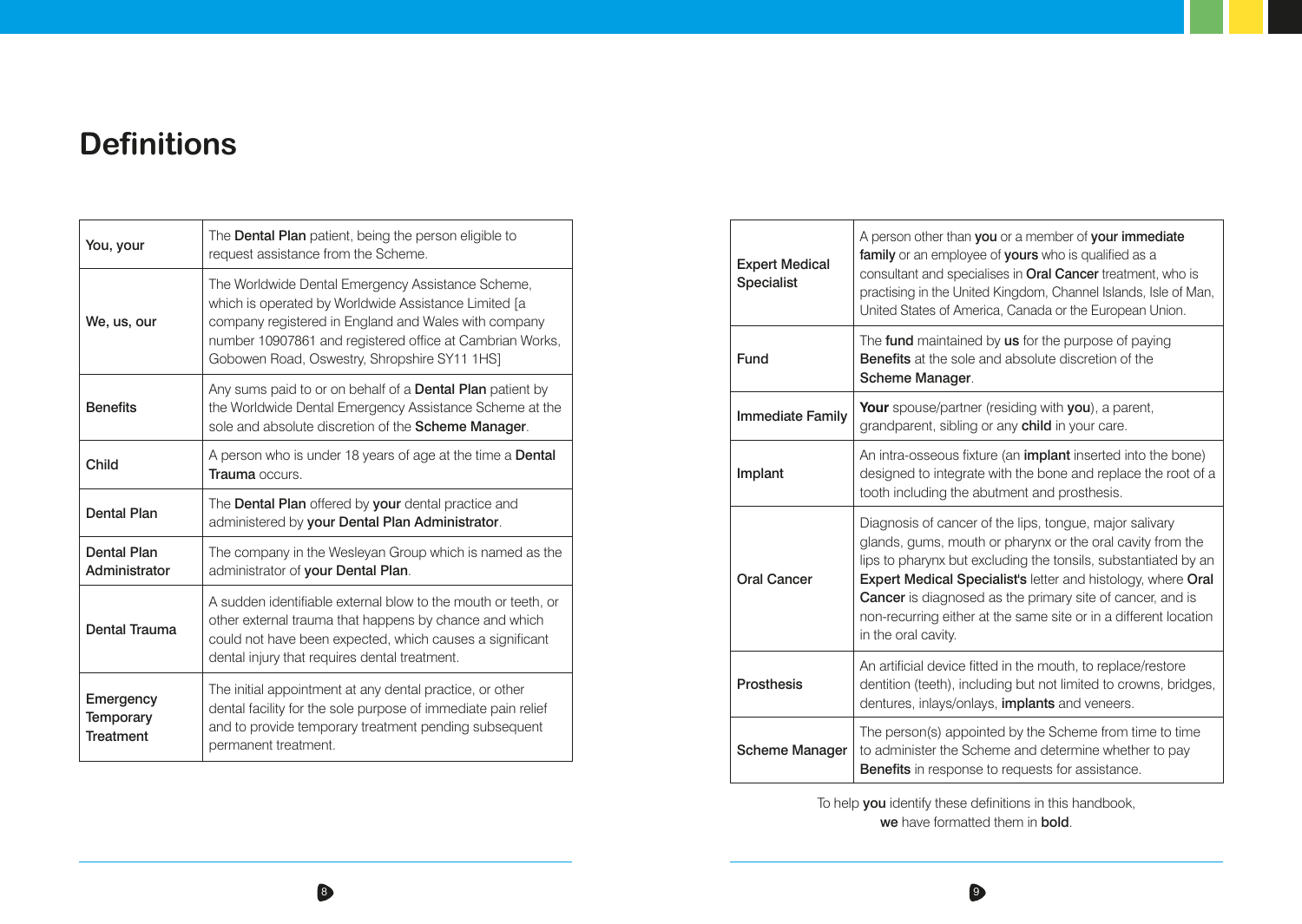# **Benefit Schedule**

#### General provisions applicable to all Benefits

- 1. You must take all reasonable precautions to protect yourself against Dental Trauma and/or dental emergency.
- 2. Any communication in connection with the Scheme shall be in the English language.
- 3. This document shall be governed by and construed in accordance with the Law of England and Wales, and the English Courts alone shall have jurisdiction in any dispute.
- 4. If you suffer Dental Trauma and/or a dental emergency or have been diagnosed with Oral Cancer, and have an in-force Dental Plan, you can request assistance from the Scheme.
- 5. Your request for assistance will be considered by the Scheme Manager and if, in its sole and absolute discretion, the request for assistance is admitted, the Benefits Schedule set out on pages 11 to 17, provides a guide to the level of **Benefit** normally paid by the Scheme.
- 6. If a request for assistance for treatment abroad is admitted, we will pay Benefits in Pounds Sterling using FX Converter at www.oanda.com. The exchange rate will be calculated at the rate in force on the date of payment, unless evidence of Sterling conversion value is submitted with the request for assistance.
- 7. IT IS IMPORTANT THAT, IF AT ALL POSSIBLE, YOU CONTACT US BEFORE GOING AHEAD WITH TREATMENT AS WE MAY NOT PAY REQUESTS FOR ASSISTANCE THAT HAVE NOT BEEN PRE-AUTHORISED (for details of how to apply for pre-authorisation, please see page 22).

# **Benefit Schedule**

This **Benefits** Schedule provides a guide to the level of **Benefit** normally paid by the Scheme when a request for assistance is admitted at the **Scheme Manager's** sole and absolute discretion.

### **SECTION 1 - DENTAL TRAUMA**

 $10$  11

- The amount that the Scheme will pay will depend on the treatment required. The treatment can be provided by any dentist, up to the limits shown in Table 1, but with an overall limit of £10,000 per injury incident.
- If you require further treatment. Benefit will only be paid if it relates to the original injury incident.
- Any treatments not specified in Table 1 will be considered under the '*Other necessary treatment*' item.
- Where treatment includes the repair or replacement of a crown, bridgework, a veneer, implant or denture, Benefit will be paid according to the cost of a repair or replacement of similar type or quality.
- Benefit limits for Prosthetic work are inclusive of laboratory and non-laboratory fees and any temporary crowns.
- If you are under 18 years of age when the Dental Trauma occurs, Benefit will only continue to be paid for any treatment required for that particular **Dental** Trauma until you reach the age of 18, or for up to 5 years from the date of the injury incident, whichever is later.
- If you are an adult, treatment must be completed within 2 years of the date of the Dental Trauma.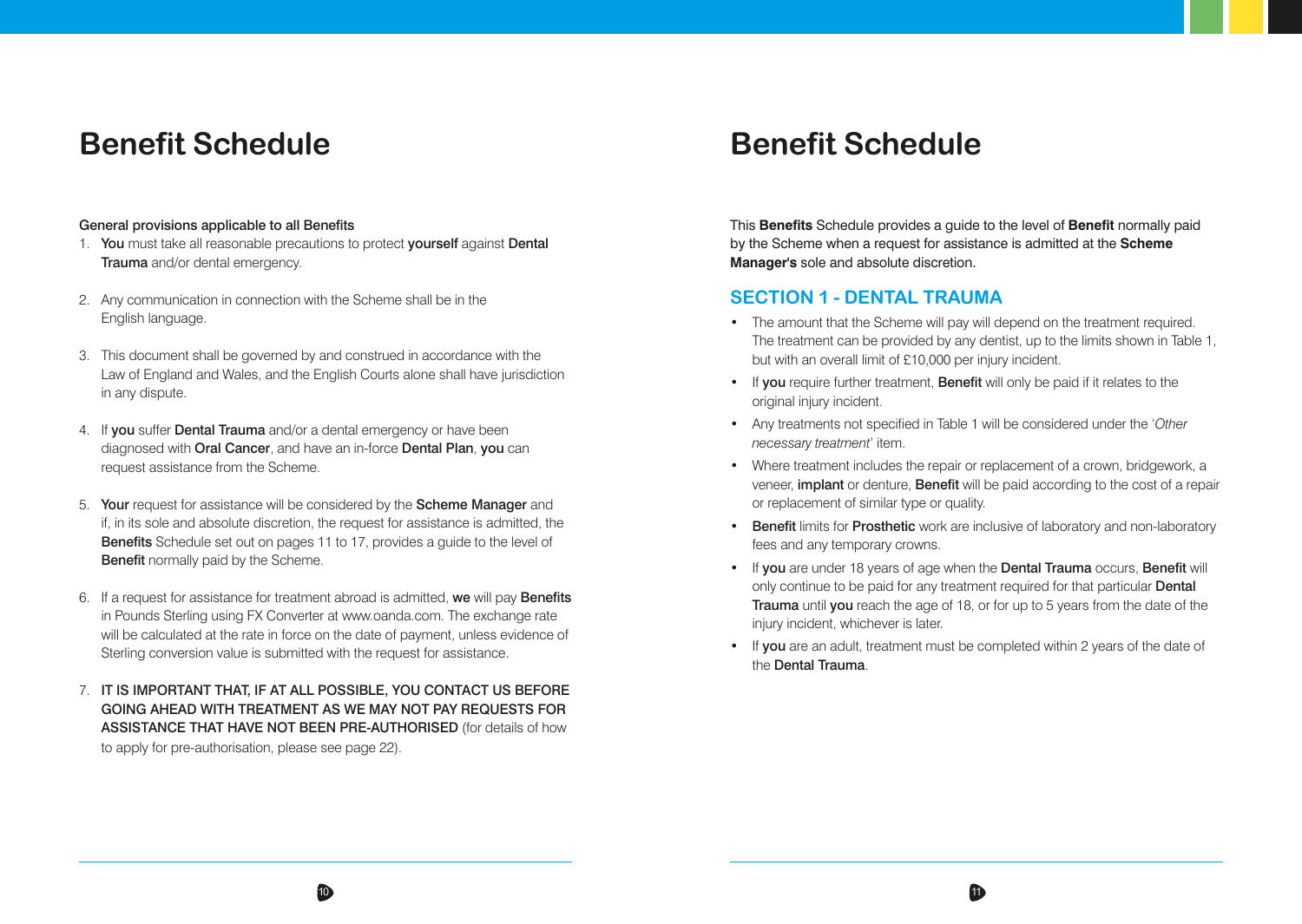# **Benefit Schedule - continued**

### **What we will NOT assist with**

**We** will not admit any requests for assistance in respect of the following:

- Any dental treatment previously prescribed, diagnosed or planned at the time of the Dental Trauma;
- Treatment of a **Dental Trauma** caused by participation in rugby (other than rugby played as a school sport) or boxing, including training where you have not worn a suitable protective gum shield;
- Dental Trauma caused by any foodstuff (including a foreign body in food or drink) while being consumed, although a request for assistance for **Emergency** Temporary Treatment, in such circumstances, may be made;
- Treatment required as a result of ordinary wear and tear;
- Loss or damage to dentures, mouthguards, gum shields or any dental appliances unless they are being worn at the time of the Dental Trauma;
- CT Scans for implants.

# **Table 1 – To be used by the dentist to complete the treatment plan section of your Request for Assistance Form**

| <b>Treatment Type</b>                                                        | <b>Limit Per Element</b> | Benefit Limit (£) |
|------------------------------------------------------------------------------|--------------------------|-------------------|
| Examination and report to<br>include necessary smoothing<br>and polishing    | Per incident             | Up to 48.00       |
| Diagnosis - X-rays<br>(up to 2 allowed per incident)                         | Per x-ray                | Up to 36.00       |
| Laboratory made temporary bridge<br>following tooth loss<br>(where required) | Per pontic/retainer      | Up to 189.00      |
| Temporary denture following tooth<br>loss (where required)                   | Per denture              | Up to 305.00      |

| <b>Treatment Type</b>                                                         | <b>Limit Per Element</b> | <b>Benefit Limit (£)</b> |
|-------------------------------------------------------------------------------|--------------------------|--------------------------|
| <b>Bridges</b>                                                                |                          |                          |
| - All metal *                                                                 | Per retainer             | Up to 470.00             |
| - All metal *                                                                 | Per pontic               | Up to 435.00             |
| - Bonded metal/porcelain*                                                     | Per retainer             | Up to 540.00             |
| - Bonded metal/porcelain*                                                     | Per pontic               | Up to 505.00             |
| - Adhesive                                                                    | Per retainer             | Up to 275.00             |
| - Adhesive                                                                    | Per pontic               | Up to 300.00             |
| <b>Crowns and Veneers</b>                                                     |                          |                          |
| - Porcelain jacket *                                                          | Per crown                | Up to 430.00             |
| - Ceramic/Zirconia*                                                           | Per crown                | Up to 535.00             |
| - Full metal*                                                                 | Per crown                | Up to 450.00             |
| - Metal bonded porcelain*                                                     | Per crown                | Up to 465.00             |
| - Dentine bonded                                                              | Per crown                | Up to 500.00             |
| - Post/core construction                                                      | Per tooth                | Up to 108.00             |
| - Adhesive facing or veneer                                                   | Per unit                 | Up to 445.00             |
| <b>Dentures</b>                                                               |                          |                          |
| - Permanent acrylic                                                           | Per denture              | Up to 500.00             |
| - Permanent metal                                                             | Per denture              | Up to 750.00             |
| <b>Root canal treatment</b>                                                   |                          |                          |
|                                                                               | Per incisor/canine       | Up to 318.00             |
|                                                                               | Per premolar             | Up to 318.00             |
|                                                                               | Per molar                | Up to 390.00             |
| <b>Implants</b>                                                               |                          |                          |
| - Single tooth**                                                              | Per tooth                | Up to 1500.00            |
| Other necessary treatment<br>(including emergency attention<br>when required) | Per incident             | Up to 620.00             |

\* Includes any core and /or post required and any necessary interim covering.

\*\* Includes any necessary interim covering.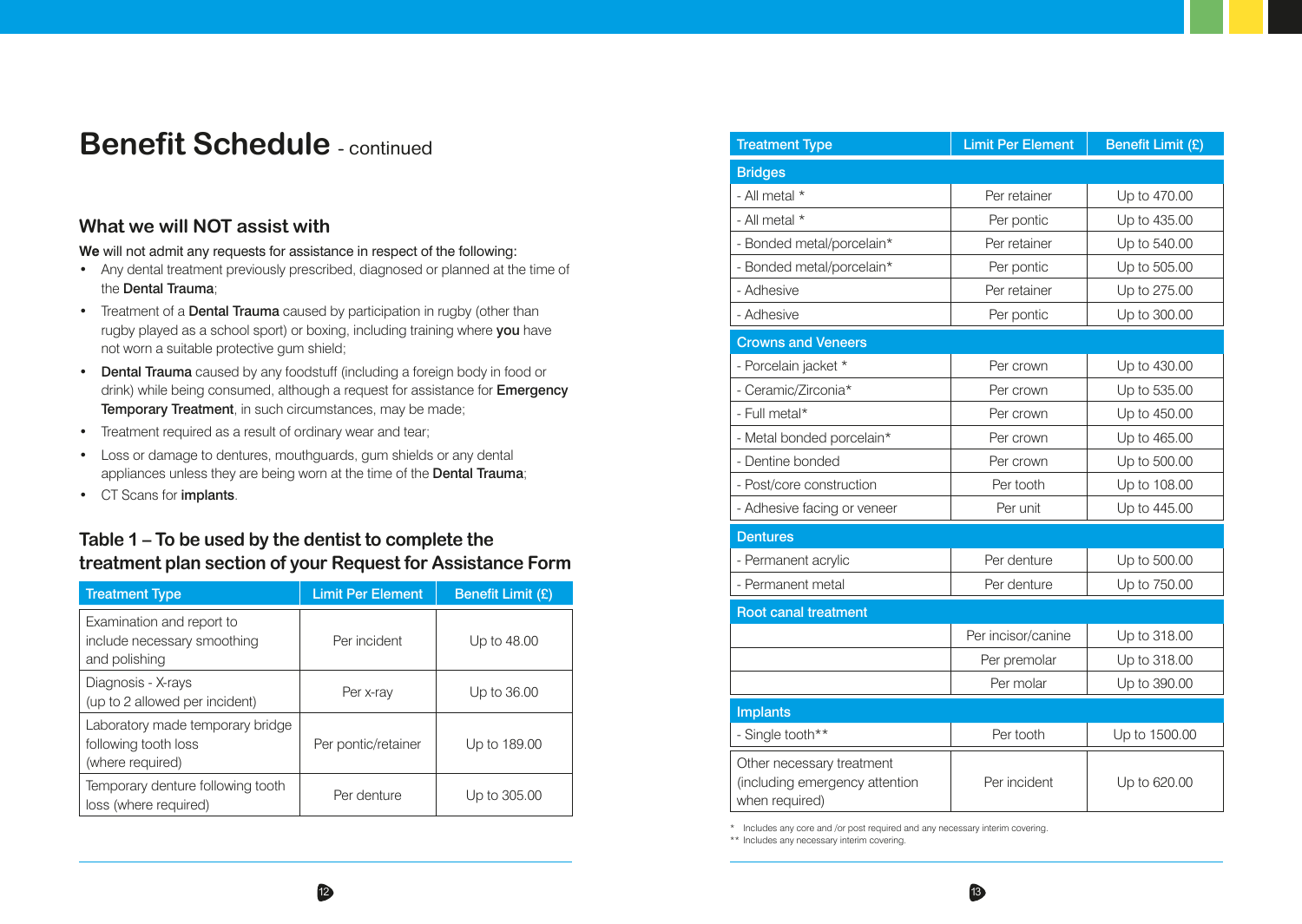# **Benefit Schedule** - continued

# **SECTION 2 - DENTAL EMERGENCY Emergency temporary treatment**

• For guidance on what to do in a dental emergency see page 19.

#### If **you** are in the UK

- We may pay Benefits for emergency callout and Emergency Temporary Treatment costs when you are away from home and/or otherwise more than 15 miles from your dental practice and you could not reasonably access your dentist's own emergency arrangements.
- In respect of emergency callout costs (to open surgery) in the UK, you may request payment towards callout fees up to the amounts set out in Table 2 (or if you obtain advice by telephone where no attendance follows, up to £37).

### **Table 2**

| Day and Time of Callout              |                     | <b>Callout Fee Limit</b> |
|--------------------------------------|---------------------|--------------------------|
| Weekdays                             | 6.00 am to 8.00 am  | £140.00                  |
|                                      | 6.00 pm to 10.00 pm | £140.00                  |
|                                      | 10.00 pm to 6.00 am | £205.00                  |
| Weekends and<br><b>Bank holidays</b> | 6.00 am to 10.00 pm | £185.00                  |
|                                      | 10.00 pm to 6.00 am | £205.00                  |

- The amount you may request for Emergency Temporary Treatment is set out in Table 3 and is subject to a maximum of £470 per incident and £940 in any 12 month period.
- Any treatments not detailed in Table 3 are subject to the "*Other Emergency Temporary Treatment*" limit shown.
- Where permanent treatment has been provided. Benefit may be paid to equivalent **Emergency Temporary Treatment** limits.

### **Table 3 – To be used by the dentist to complete the treatment plan section of your Request for Assistance Form**

| <b>Treatment Type</b>                                     | Limit per element | Benefit Limit (£) |
|-----------------------------------------------------------|-------------------|-------------------|
| Examination and treatment<br>of sensitivity               | Per incident      | Up to 48.00       |
| X-ray                                                     | Per incident      | Up to 32.00       |
| Treatment to stop haemorrhage<br>including follow up care | Per incident      | Up to 52.00       |
| Tooth extraction (max two teeth)                          | Per tooth         | Up to 85.00       |
| Root extirpation, including                               | 1 canal           | Up to 102.00      |
| dressing and treatment                                    | 2 canals          | Up to 107.00      |
| of infection                                              | $3+$ canals       | Up to 143.00      |
| Treatment of infection                                    | Per incident      | Up to 38.00       |
| Investigation and dressing<br>$-1st$ tooth                | Per tooth         | Up to 44.00       |
| - additional teeth                                        | Per tooth         | Up to 25.00       |
| Resecure crown or inlay                                   | Per tooth         | Up to 46.00       |
| Resecure bridge                                           | Per bridge        | Up to 57.00       |
| Temporary bridge                                          | Per bridge        | Up to 180.00      |
| Temporary crown                                           | Per tooth         | Up to 100.00      |
| Temporary post and core                                   | Per tooth         | Up to 82.00       |
| Repair/adjust orthodontic<br>appliance                    | Per appliance     | Up to 60.00       |
| Repair of denture                                         | Per denture       | Up to 55.00       |
| Adjust denture                                            | Per denture       | Up to 34.00       |
| Remove sutures inserted by<br>another dentist             | Per incident      | Up to 31.00       |
| Other emergency temporary<br>treatment                    | Per incident      | Up to 75.00       |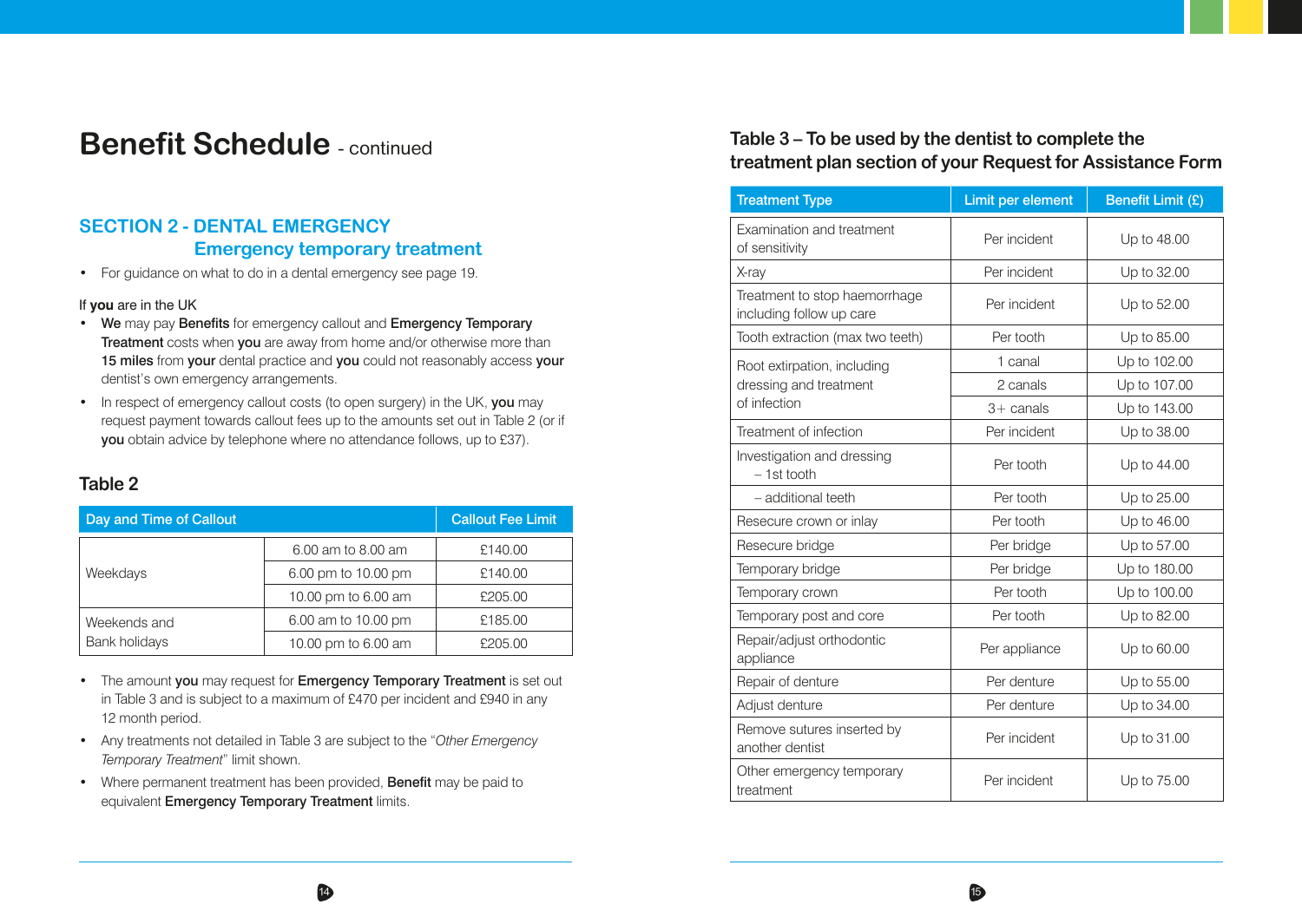# **Benefit Schedule** - continued

#### If **you** are outside the UK

If you are outside the UK and you suffer a dental emergency you may visit any available dentist for **Emergency Temporary Treatment** and then request assistance from us to pay for that treatment, up to a limit of £470 per incident. If at all possible, you should contact us first to pre-authorise your request, as payment of Benefit remains at the sole and absolute discretion of the Scheme Manager.

### **What we will NOT assist with**

#### **Benefit** WILL NOT be paid for:

- Any dental emergency which occurs when you have been residing outside of the UK for more than 180 consecutive days.
- Treatment received during normal working hours (8.00 am to 6.00 pm Monday to Friday) provided by:
	- Your dentist
	- Another dentist at the same practice,
	- A dental practice within 15 miles of **vour** dental practice (unless it relates to a Dental Trauma).
- Permanent treatment. Should permanent treatment be necessary, **Benefit** will be paid at the equivalent temporary limit (unless it relates to a **Dental Trauma**).
- Costs in excess of Benefit limits.
- Any subsequent treatment required after the initial appointment is specifically excluded.

### **SECTION 3 - HOSPITALISATION**

• If you are admitted to hospital for treatment as an inpatient either wholly or partly under the care of a consultant who specialises in dental or maxillofacial surgery, we may pay Benefit of up to £68 for each overnight stay in hospital (up to a maximum of 365 nights) while **your** hospitalisation period continues.

### **What we will NOT assist with**

• Hospitalisation for any condition for which treatment was diagnosed prior to the date you joined your Dental Plan.

### **SECTION 4 - ORAL CANCER**

• If you are diagnosed by an Expert Medical Specialist as suffering from Oral Cancer, we may pay you a fixed Benefit of £2,500.

### **What we will NOT assist with**

 $16$  16  $17$ 

We will not admit a request for assistance for:

- Oral Cancer that first manifests itself and /or for which investigations/diagnosis has been made either prior to or within the first 90 days of your joining the Dental Plan;
- Oral Cancer directly or indirectly associated with Human Immunodeficiency Virus (HIV) or any related sickness including Acquired Immune Deficiency Syndrome (AIDS);
- Benign or pre-malignant conditions, cancer in situ or other non-invasive cancers, considered by your Expert Medical Specialist to have no potential for spreading from one part of the body to another;
- Oral Cancer attributable to the smoking or chewing of tobacco products or betel nuts and/or alcohol abuse.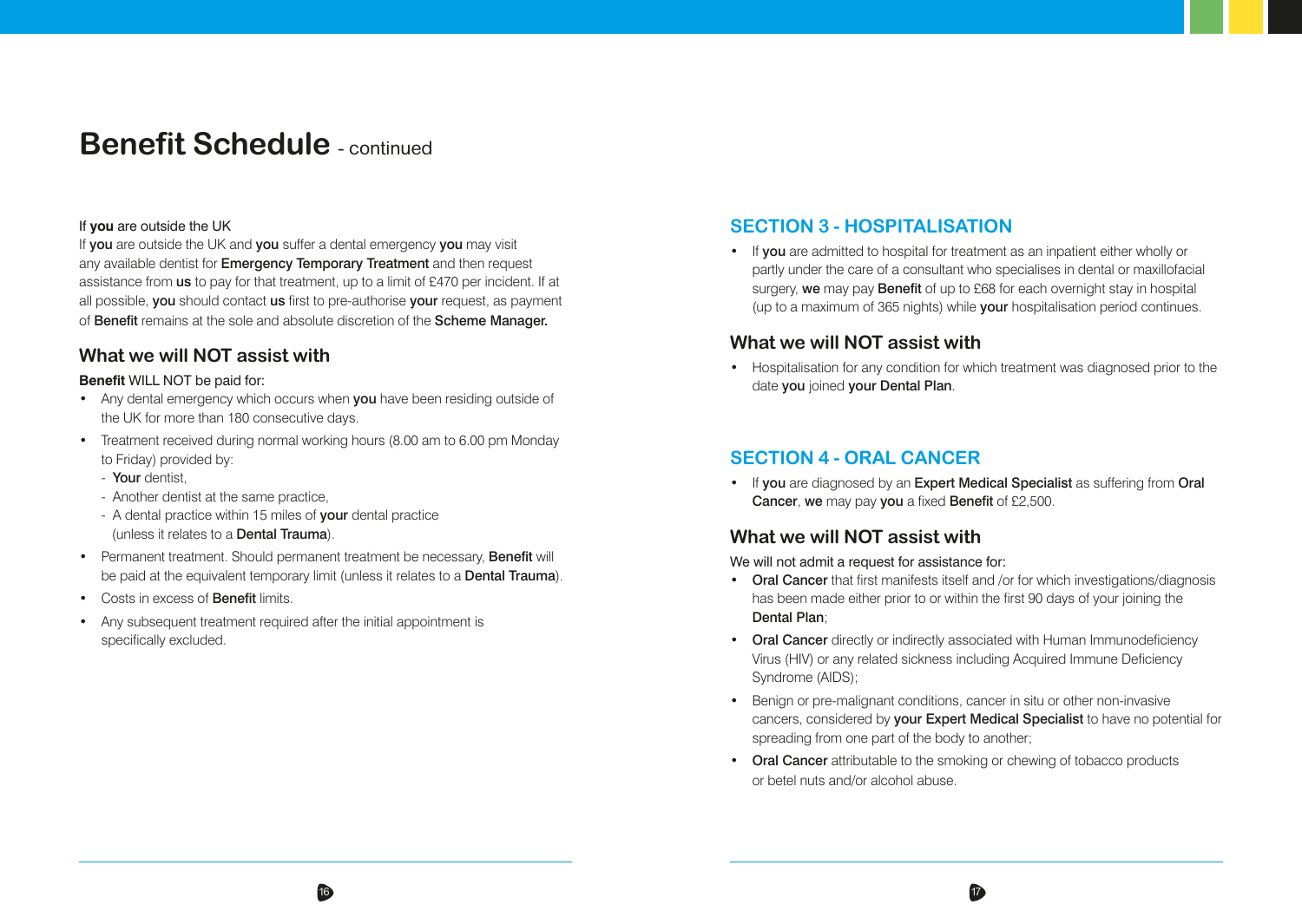# **Complaints Procedure**

If you feel we could have done better or there is something you believe we should be doing differently, we would like to know. Our aim is to respond to any concerns to your satisfaction and use your feedback in order to improve our service in the future. We want to resolve complaints as soon as possible.

If a complaint is complex or serious, we will send an acknowledgement within three working days and a full response within four weeks. If, for any reason, this timetable cannot be met, we will explain why.

We will try to resolve your complaint to your satisfaction quickly and fairly. If you are not satisfied with our response you can refer your complaint to our Appeals Panel, which comprises independent representatives from the dental profession. For details on how to contact us please see page 23.

# **Scheme Governance**

The Scheme is operated by Worldwide Assistance Ltd. Its purpose is to assist Dental Plan patients who suffer a Dental Trauma and/or dental emergency or who are diagnosed with **Oral Cancer**. The Scheme makes payments to fund treatment at the sole and absolute discretion of the Scheme Manager.

The **Fund** receives payments from **Dental Plan Administrators** in the Wesleyan Group. The Fund is applied solely to assisting Dental Plan patients, with the only other costs charged to the Fund relating to administration of requests for assistance made and the management of the Fund's resources.

The Scheme Manager uses actuarial expertise to regularly review the levels of resource in the Fund and uses past experience to determine what requests for assistance might arise in the future and the level of financial resources the Scheme needs to hold in order to respond to requests for assistance.



# **Worldwide Dental Emergency Assistance - Q&A**

#### Q1 : How does my Dental Plan and the Worldwide Dental Emergency Assistance Scheme work?

A1 : As a member of a Dental Plan, you will have the peace of mind that your preventive dental care is provided by your dentist in return for convenient monthly payments. The monthly amount that you pay depends on the type of plan. Your Dental Plan Administrator manages and administers your Dental Plan payments using its Direct Debit Originator status. The **Dental Plan Administrator** also arranges for you to have access to the Scheme which forms an integral part of the Dental Plan and could provide further assistance in the event of Dental Trauma and/or dental emergencies or diagnosis of Oral Cancer.

Should you suffer a Dental Trauma, a dental emergency or be diagnosed with Oral Cancer, you may make a request for a payment from the Scheme. The Scheme Manager, at its sole and absolute discretion, may choose to reimburse you either in full or in part for the costs of any necessary treatment (up to the limits specified in the Benefits Schedule). Whatever decision is made, a full explanation will be provided.

#### Q2 : What happens in a dental emergency?

A2 : (i.) At home (and/or otherwise within 15 miles of your dental practice): when you are at home you should call your practice to access your dentist's own emergency arrangements. In the unlikely event that **your** dentist's emergency arrangements are not available, and you need to seek treatment elsewhere, you may see a dentist of **your** choice or **we** could assist you in finding a dentist.

When you are at home, unless the emergency treatment is required as a result of a Dental Trauma, or is outside of normal working hours, you cannot make a request for assistance from the Scheme (see Page 16). Emergency treatment may be covered by your Dental Plan if provided by your dentist or any rota dentist. Your practice will be able to advise you if your Dental Plan includes emergency treatment.

 $(i)$ .) Away from home (and/or otherwise more than 15 miles from **your** dental practice): if you are away from home or overseas you may see any dentist or we could assist you in finding a dentist. The British Consulate, your hotel, holiday representative or hosts may also be able to provide contact details for a dentist in the area.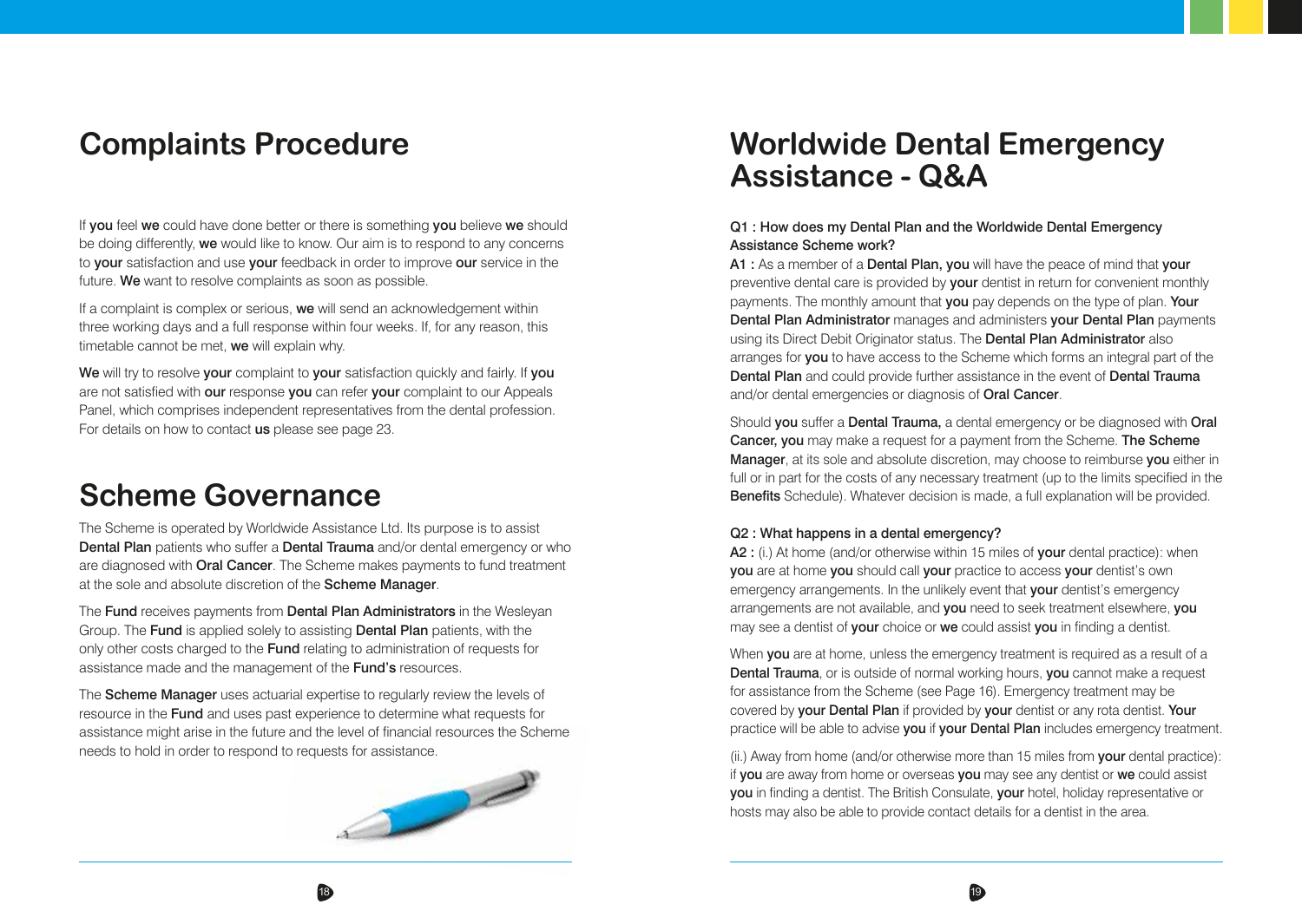# **Worldwide Dental Emergency Assistance - Q&A**

At home or away from home, we can help you find a suitable dentist in the local area and can book you an appointment. Whilst every endeavour will be made to source a dentist and make an appointment, we cannot guarantee that a dentist will be able to see you.

If vour request for assistance is admitted, we will pay for **Emergency Temporary Treatment** required at the initial appointment subject to the limits in the **Benefits** Schedule on page 14. You should pay for the treatment, obtain a receipt and submit a Request for Assistance Form.

#### For full details of how to contact us, see page 23.

#### Q3 : Why do I need to get my request for assistance pre-authorised?

A3 : The Worldwide Dental Emergency Assistance Scheme is a discretionary scheme and therefore the **Scheme Manager** uses its sole and absolute discretion to decide if the Scheme can make a payment from the Fund to help you. If you have an in-force Dental Plan and your situation meets the quidelines laid down in our Benefit Schedule then in most cases, we are likely to be able to help. Considering each case individually, it is possible that in some cases the **Scheme Manager** will decide to provide no Benefit. Once we have assessed your situation we can give you a decision on whether we can pre-authorise your request for assistance.

If **vour** request for assistance has been pre-authorised **vou** can go ahead and seek treatment which will be paid for by the Scheme subject to the applicable limits as specified in the **Benefits** Schedule. Once we receive your completed Request for Assistance Form and any associated treatment plan from **your** dentist, we can arrange for payment of **Benefits** from the Fund.

#### Q4 : What is **Emergency Temporary Treatment**?

A4 : Emergency Temporary Treatment is the initial appointment at any dental practice, or other dental facility for the sole purpose of immediate pain relief and to provide temporary treatment pending subsequent permanent treatment.

#### Q5 : Can I request a payment for permanent treatment received during an emergency appointment?

A5 : No. Unless the emergency appointment is required as a result of a Dental Trauma (see page 11), the Scheme provides for Emergency Temporary Treatment. If permanent treatment is received, any payment under the Scheme will be based on the likely cost of Emergency Temporary Treatment had this been delivered in isolation.

#### Q6 : I have tripped and damaged a tooth (e.g. in a fall whilst running for a bus). The tooth had already been identified as a tooth requiring treatment; can I make a request for assistance from the Scheme?

A6 : If your request for assistance has been pre-authorised you should complete a Request for Assistance Form. The Scheme Manager will investigate both the circumstances surrounding the injury incident and the pre-incident condition of the tooth to determine how much **Benefit** in the Scheme Manager's absolute discretion may be paid (see page 12).

#### Q7 : How is the Scheme funded?

A7 : Dental Plan Administrators in the Wesleyan Group make payments to the Worldwide Dental Emergency Assistance Scheme, who operate a Fund to be used to help **Dental Plan** patients if they need assistance. The **Fund** is managed using actuarial expertise to make sure it has sufficient resources to provide assistance. Payments from the Fund are at the absolute discretion of the Scheme Manager who sets internal quidelines to ensure decisions on what **Benefits** are paid are consistent and fair and can be met from the Fund's resources.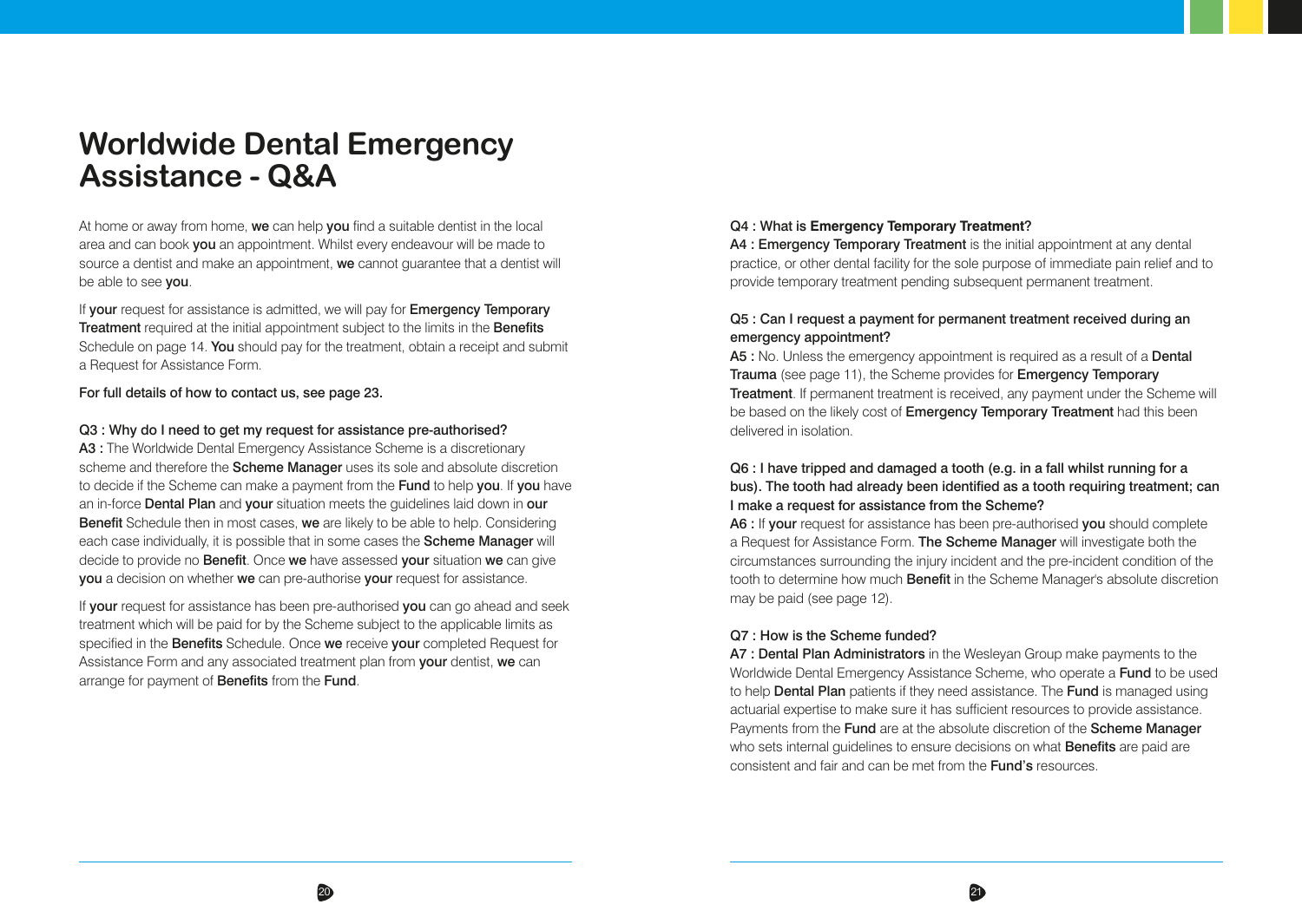# **Worldwide Dental Emergency Assistance - Q&A**

Q8 : How do I obtain pre-authorisation for treatment that is needed as a result of suffering a **Dental Trauma** or if I need **Emergency Temporary Treatment?** A8 : During normal working hours (8.00 am to 6.00 pm Monday to Friday). Please call the Assistance Team on 0300 303 5065.

Outside of normal working hours (6.00 pm to 8.00 am Monday to Friday, Weekends or Bank Holidays). Please call the Dental Helpline on 0800 525631 overseas: (0044) 1747 820841.

Whether you are calling the Assistance Team or the Dental Helpline, the dedicated and experienced call handlers will quide you through the process to establish if 1) you need immediate access to a dentist to receive Emergency Temporary **Treatment** and/or 2) you wish to submit a request for assistance and require pre-authorisation.

#### Please have to hand the following information:

- Contact details, email and telephone number
- Any medical/dental concerns
- Nature of incident what, when, how and where.

Where access to an emergency dentist is also required:

- Your current location, if away from home (postcode preferably)
- Whether transport is available and distance prepared to travel to a dentist
- Any times unavailable to attend a practice.

Our team will determine whether your request can be pre-authorised. If your request is accepted, the final **Benefit** payable will be determined upon receipt of a signed and fully completed Request for Assistance Form.

If any of the information provided during the pre-authorisation call is later found to be incorrect your request may be declined. For example, if you indicated that you have a valid plan at your registered dentist, which is later found to be incorrect any request for assistance may be declined.

# **Your Data**

We will ask you to provide us with data and personal information if you need to contact The Worldwide Dental Emergency Assistance Scheme for help. Some of this information will be sensitive as this will relate to **your** dental health. If you apply for assistance we will seek your consent to obtain and hold your information. Full details of how we manage your data can be found in our Privacy Notice which was supplied to you when you joined your Dental Plan. A full copy of this Privacy Notice can also be found at http://scheme.dpas.co.uk/patients or can be obtained from your dental practice or directly from us by calling 01747 870910.

### **WORLDWIDE DENTAL EMERGENCY ASSISTANCE SCHEME**

Helping Dental Plan patients in the event of a dental emergency

The Worldwide Dental Emergency Assistance Scheme Cambrian Works, Gobowen Road Oswestry, Shropshire SY11 1HS

### **CONTACT US**

If you have suffered a **Dental Trauma** and/or dental emergency or are diagnosed with **Oral Cancer**, please contact us on:

| During normal UK working hours: | Outside normal UK working hours:         |
|---------------------------------|------------------------------------------|
| T: 0300 303 5065                | T: 0800 525631                           |
| E: assistance@wdeas.co.uk       | If overseas: T: (0044) 1747 820841       |
| In the event of a complaint:    | For queries relating to your Dental Plan |
| T: 0300 303 5065                | T: 01747 870910                          |
| E: complaints@wdeas.co.uk       | E: enquiries@dpas.co.uk                  |
|                                 |                                          |

Calls to the above numbers may be recorded for training and monitoring purposes.

The Worldwide Dental Emergency Assistance Scheme is operated by Worldwide Assistance Limited (10907861). A company registered in England and Wales.

Registered Office: Cambrian Works, Gobowen Road, Oswestry, Shropshire SY11 1HS. Part of the Wesleyan Group.